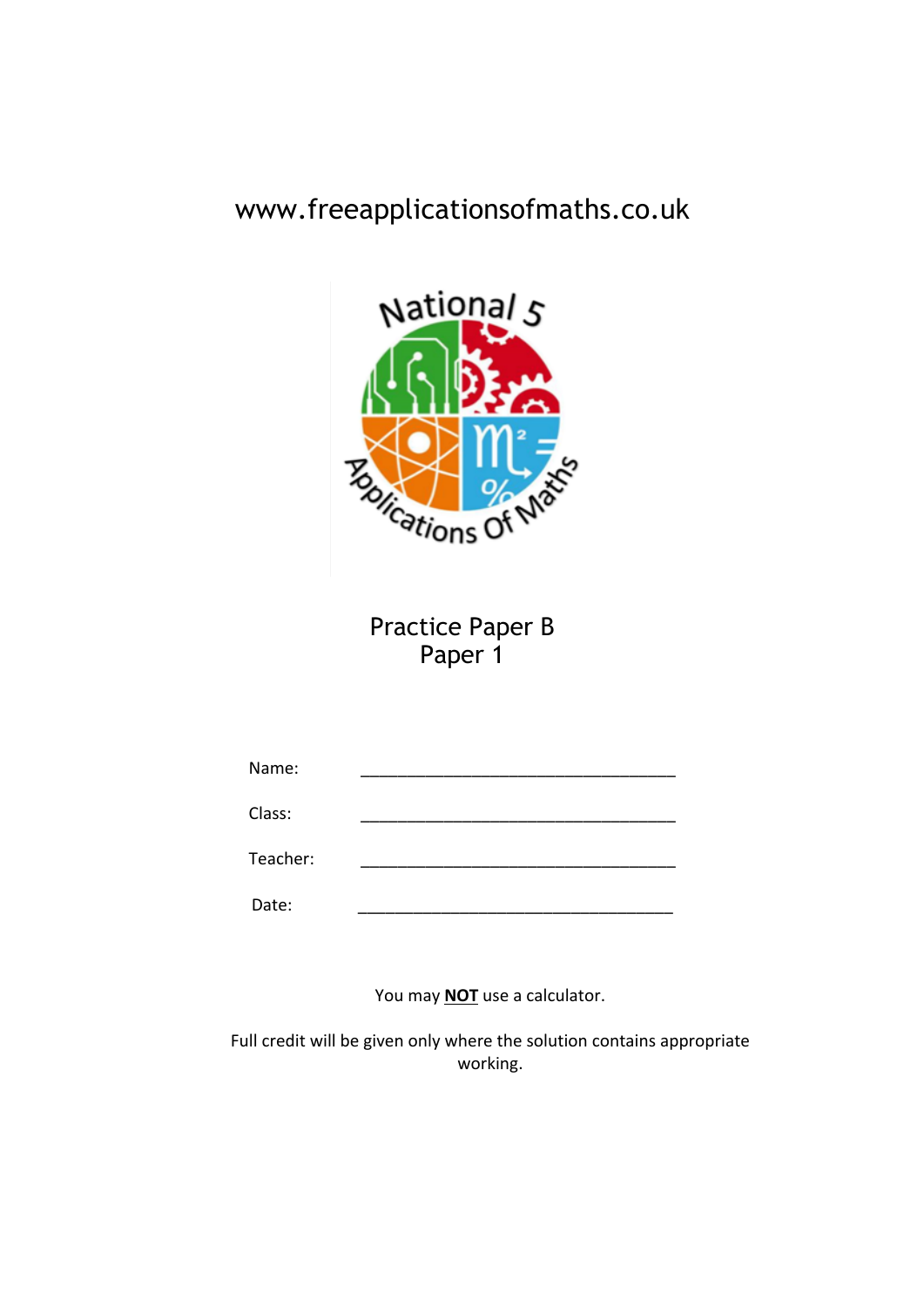## **FORMULAE LIST**

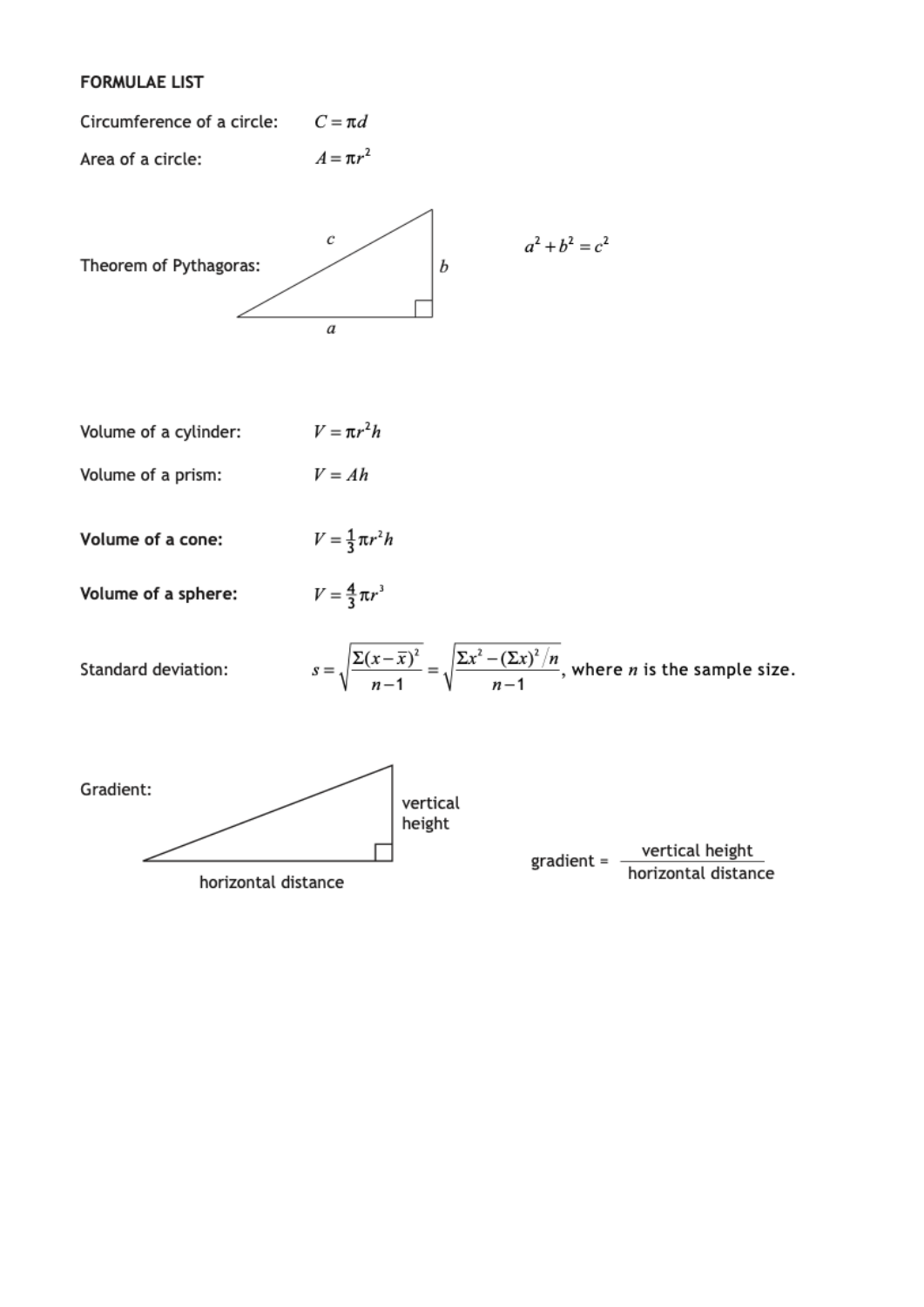# **All questions should be attempted**

Do not write in this margin.

*Marks*

**1.** Hilary works at a supermarket.

He is paid £8.00 an hour as a standard wage, but gets paid **time and a half** for every hour at the weekend. His shifts this week are written below.

Monday: 9am – 6pm Tuesday: 9am to 6pm Wednesday: 9am – 6pm Thursday: 9am to 5pm Sunday: 3pm – 9pm

Calculate Hilary's wage for the week. **3**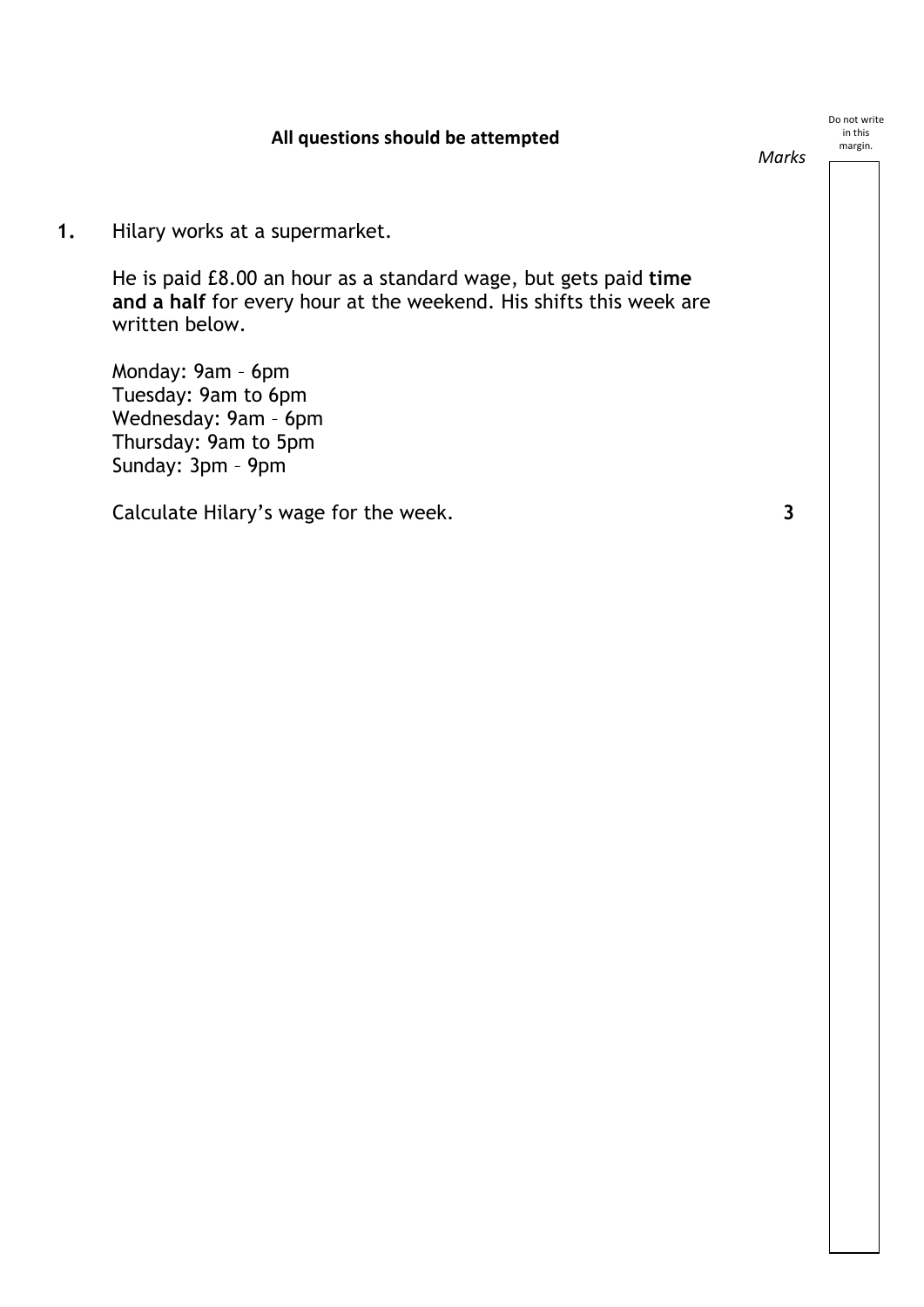*Marks*

**2.** A group of co-workers receive an annual bonus for being the best performing department

The amount of money they receive is proportional to how many years they have worked for the company.

Steiner – 12 years Zidane – 8 years Garnet – 6 years Vivi – 5 years

Given that Zidane gets £384. How much do they get in total? **4**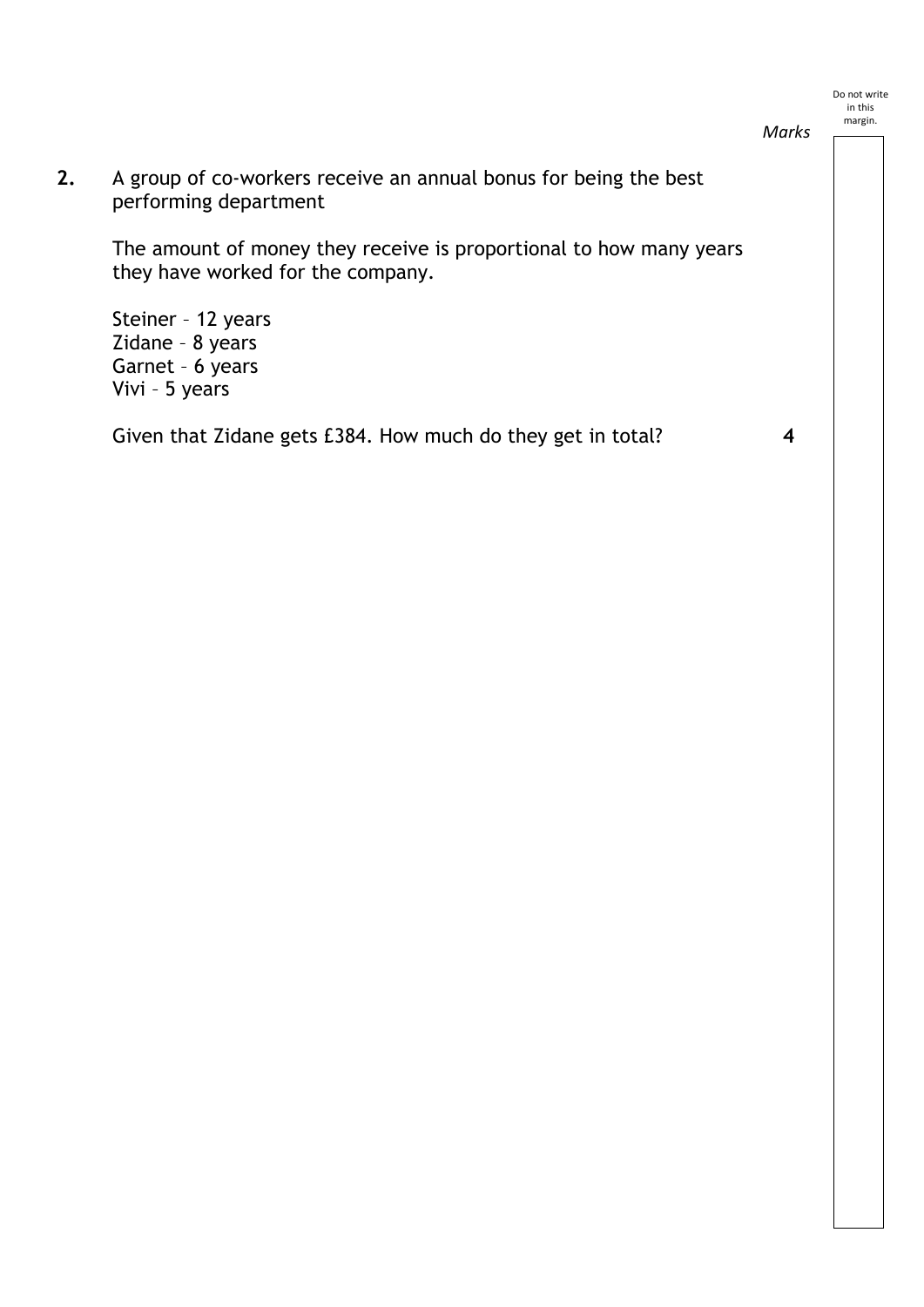### *Marks*

**3.** Tracy is going to South America. She changes £1100 into Brazilian Real

| Pounds into Brazilian   | $f1 = 4$ Brazilian Real |
|-------------------------|-------------------------|
|                         |                         |
| Real                    |                         |
| Pounds into Argentinian | $f1 = 20$ Argentinian   |
|                         |                         |
| Peso                    | Peso                    |
|                         |                         |
|                         |                         |

a) How many Brazilian Real will she get? **1**

| She spends 2800 Brazilian Real.                               |  |
|---------------------------------------------------------------|--|
| Then changes the remaining Brazilian Real into Argentine Peso |  |

| b) How many Argentine Peso will he receive |  |
|--------------------------------------------|--|
|--------------------------------------------|--|

Do not write in this margin.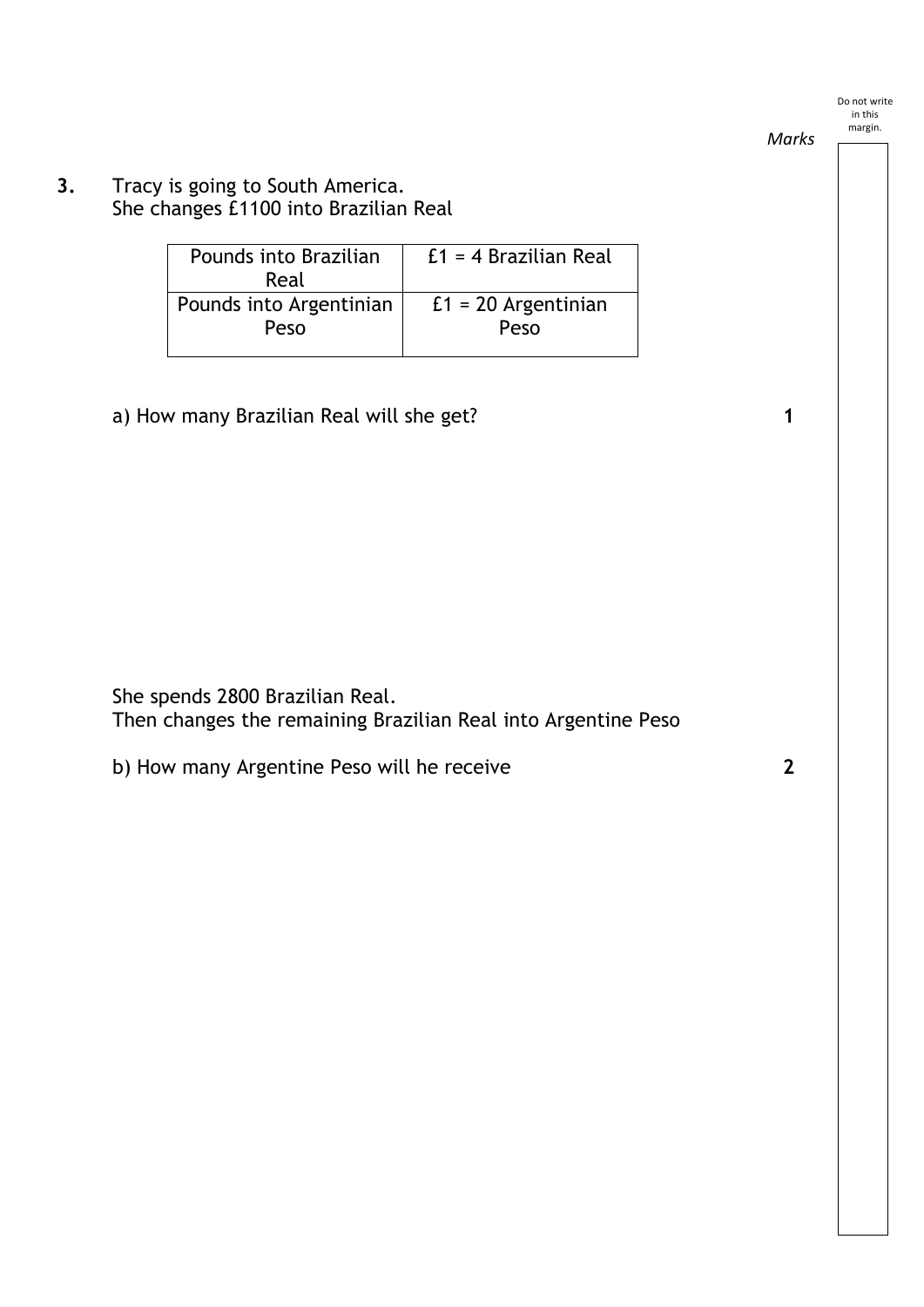*Marks*

# **4.** A juice company produces bottles that are meant to be 500ml.

The machine that fills the bottles are designed to be within a tolerance of  $\pm 2.5$ ml. Any outside this tolerance will be rejected.

The following is a list of the volume of liquid inside bottles in ml.

| 502   | 497   | 498   | 501.15 | 503.4 |
|-------|-------|-------|--------|-------|
| 498.9 | 501   | 504.9 | 502.2  | 499.1 |
| 500   | 499.9 | 501.4 | 502.1  | 498.7 |
| 501.3 | 502.6 | 498.9 | 500.4  | 500.7 |

State what **percentage** of the bottles will be rejected. **4**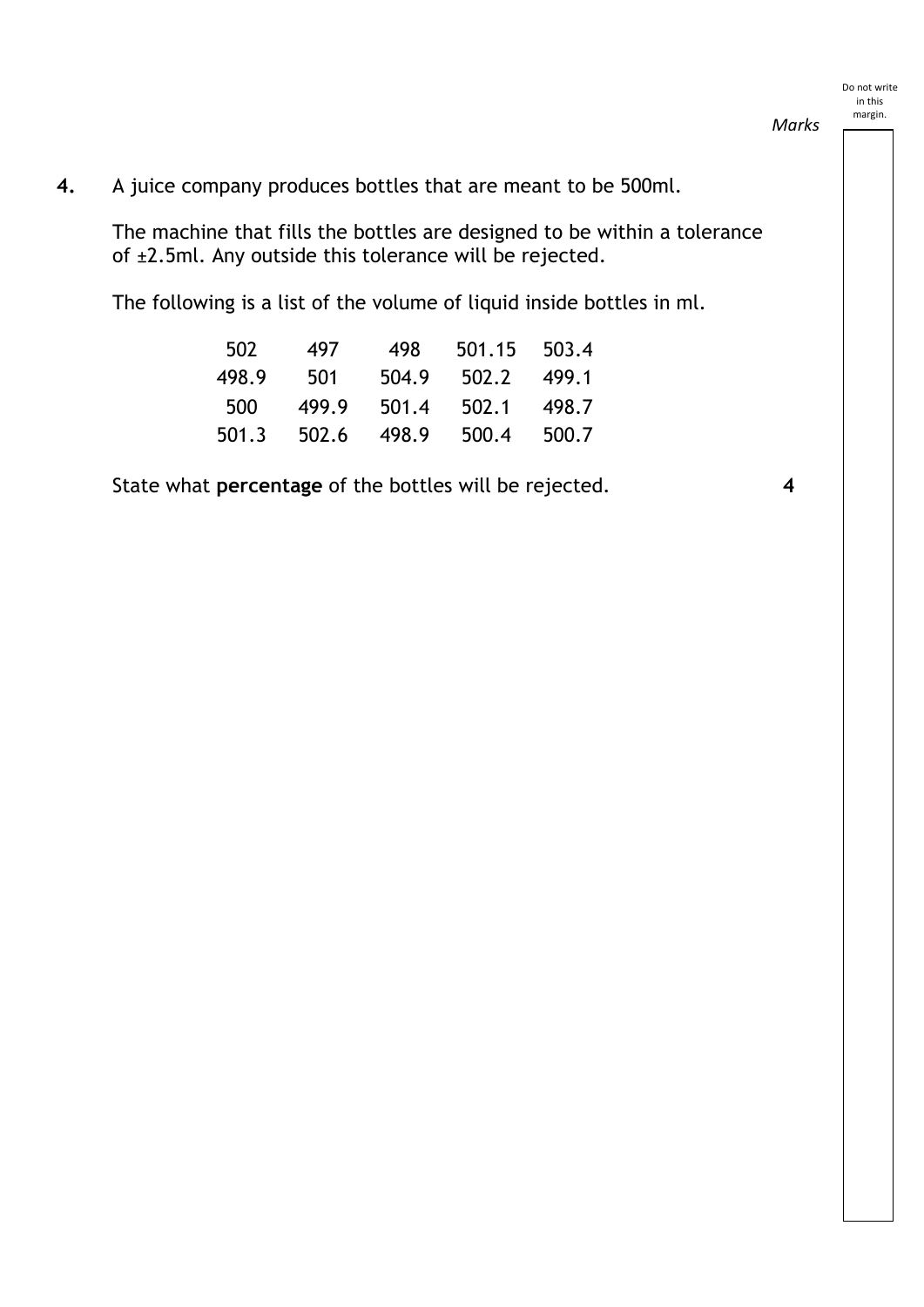*Marks*

- **5.** Jack is flying from London to Istanbul, the journey includes a stopover in Berlin.
	- His flight leaves London at 2pm local time.
	- The flight to Berlin takes 2 hours and 40 minutes
	- After the stop in Berlin, the flight takes 2 hours and 10 minutes and arrives 10.35pm local time.
	- Istanbul is 3 hours ahead of London

Calculate how long the stopover in Berlin is. 3

**6.** Teri tries out a game at the carnival.

The game involves flipping a coin then rolling a dice. To win you must either Get a heads on a coin, followed by an even number or; Land a tails followed by a 1 or a 6.

What is the probability of winning the game?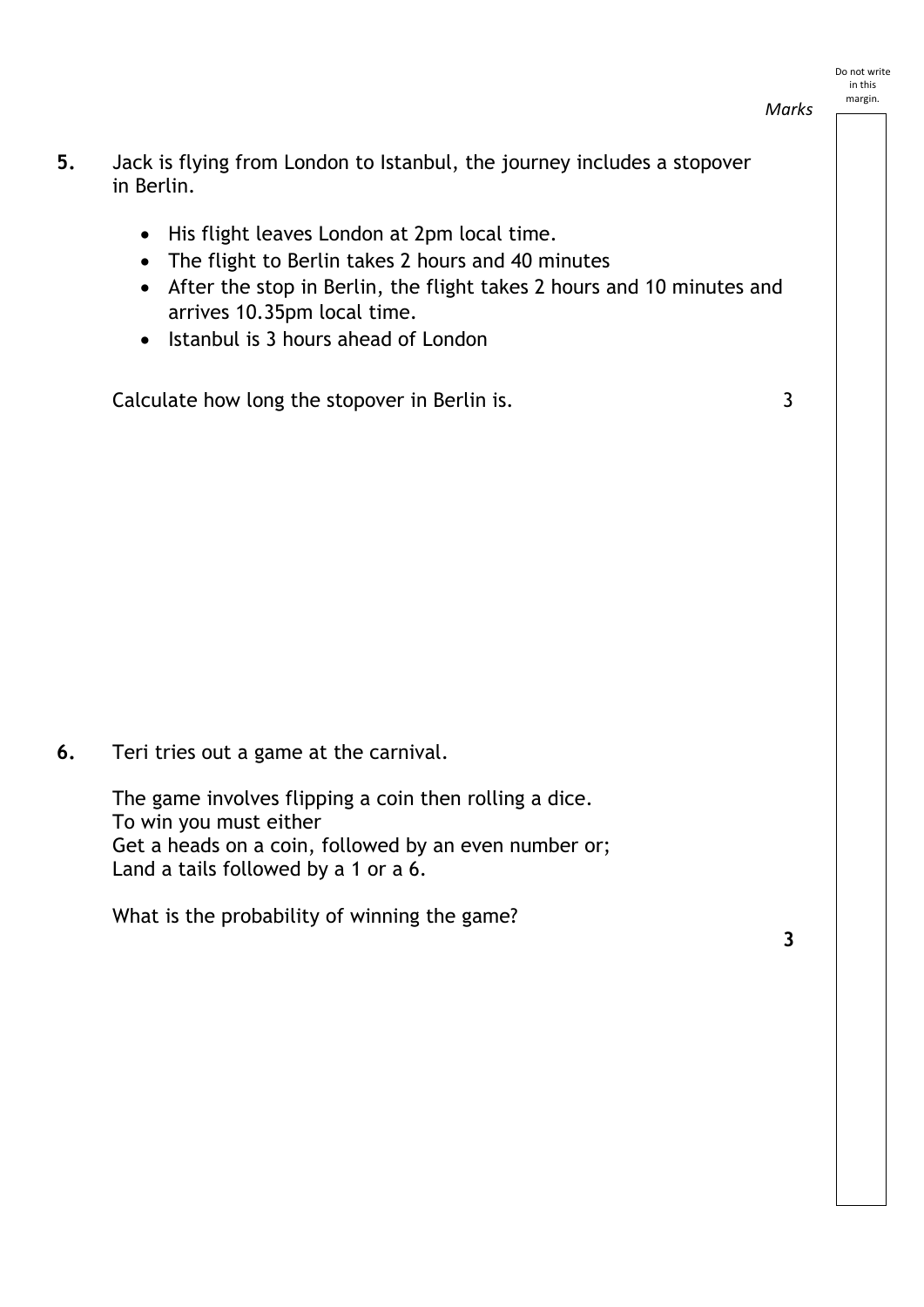#### Do not write in this

*Marks*



 $3^3 - 4.7 \times 3$ 

Justify your answer. **2** Is Ryan correct?

**8.** Gus has £80, Kelly has £54

Gus buys a PS4 game with using  $\frac{3}{5}$  of his money. Kelly buys an Xbox game using  $\frac{4}{9}$  of her money.

Who has the most money left after this? **3** 

margin.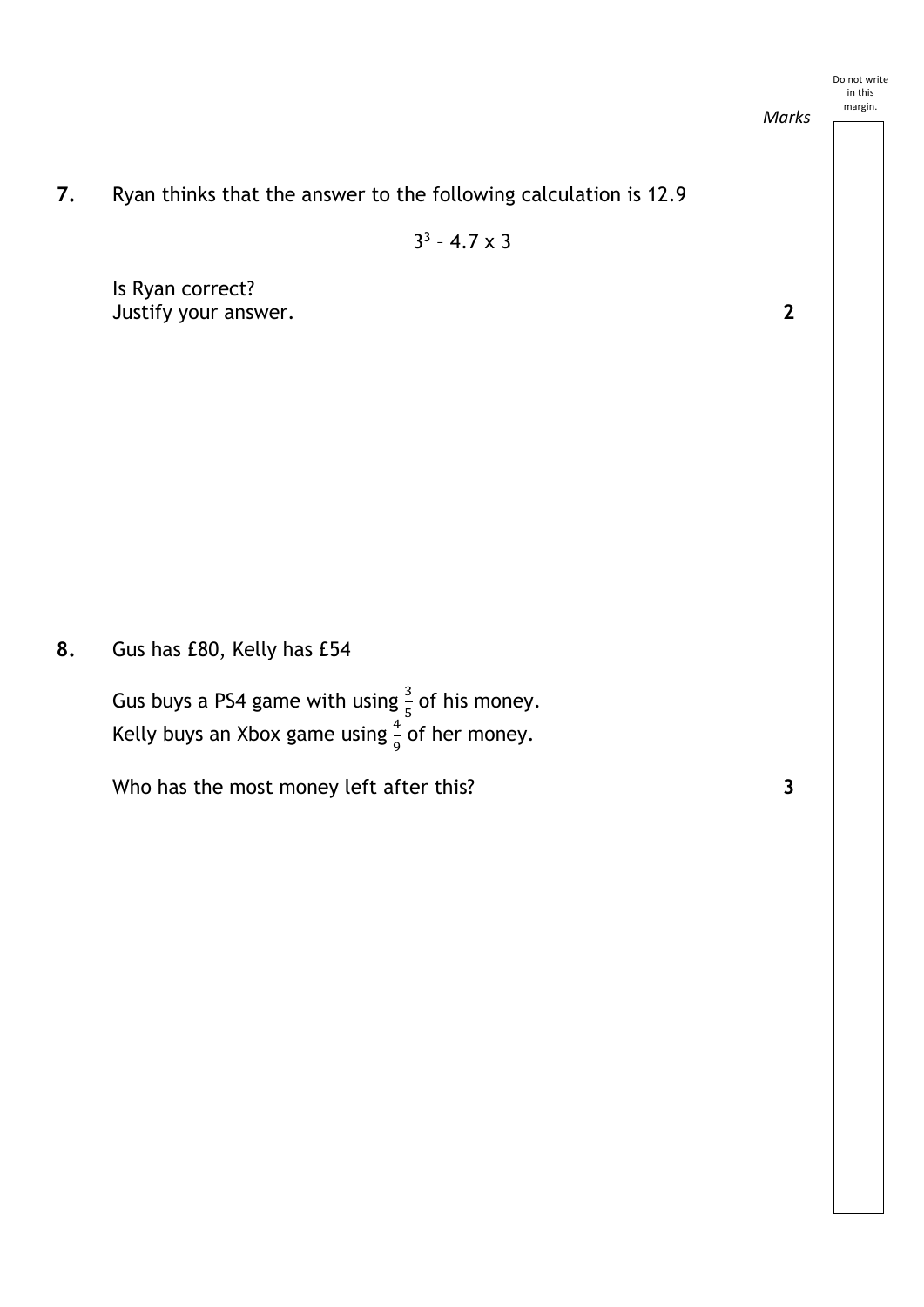*Marks*

**2**

**9.** Jamie is making a cake and puts flour onto a scale.



The recipe state Jamie should put in 570g of flour.

State how much extra flour Jamie has put on the scale.

**10.** Tifa bought 500 shares for £1200. She decides to sell when the price of the shares increases to £2.80 a share. There is a 5% selling fee. Calculate the profit she made on her shares. **3**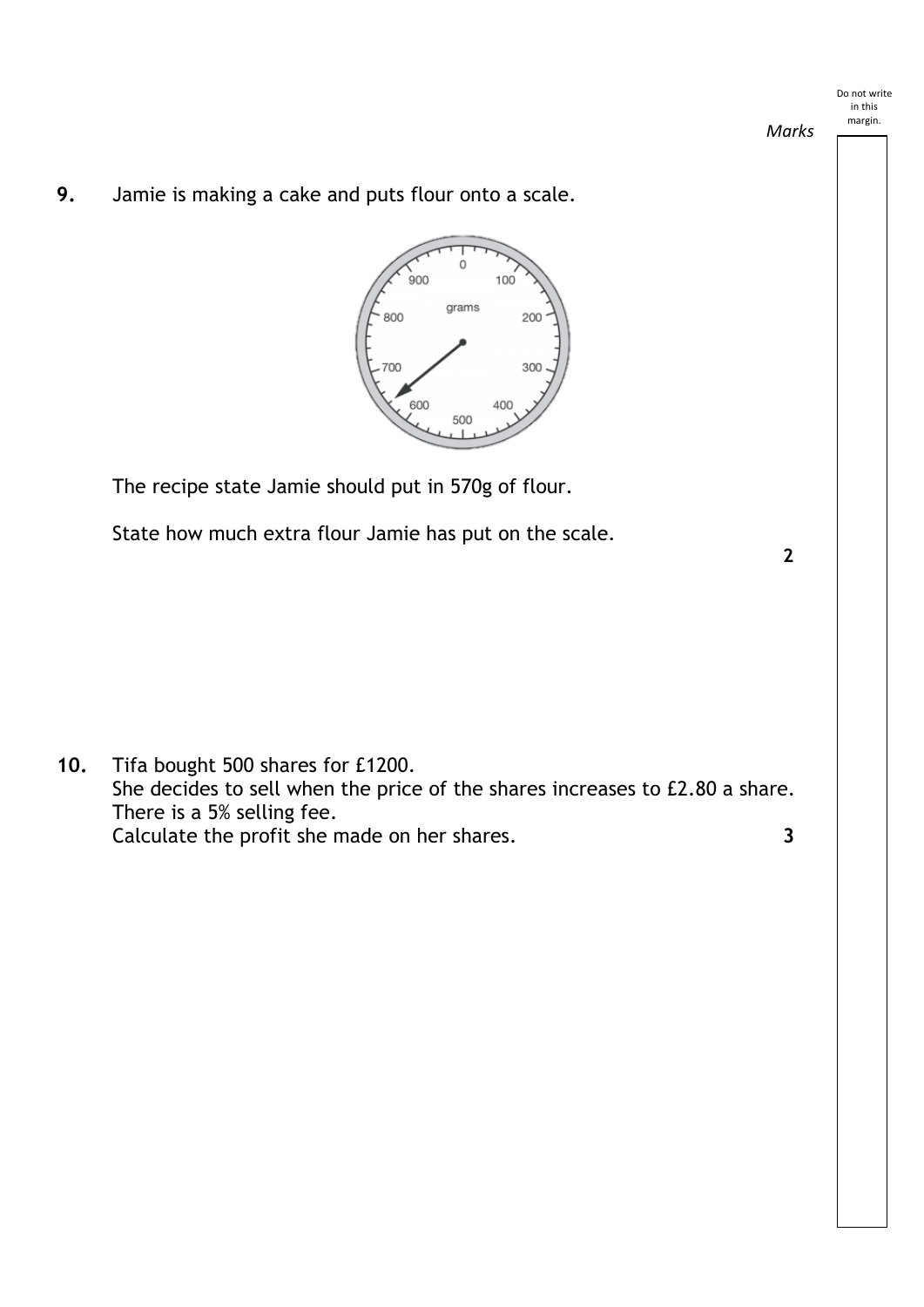*Marks*

**11.** A survey of 480 people is carried out asking what brand of phone they have. The results are displayed in a pie chart below.



a) How many people said that they used a Sony phone? **2**

b) If you asked a different 1920 people, how many would you **expect**  to say they had a Google Phone? **2**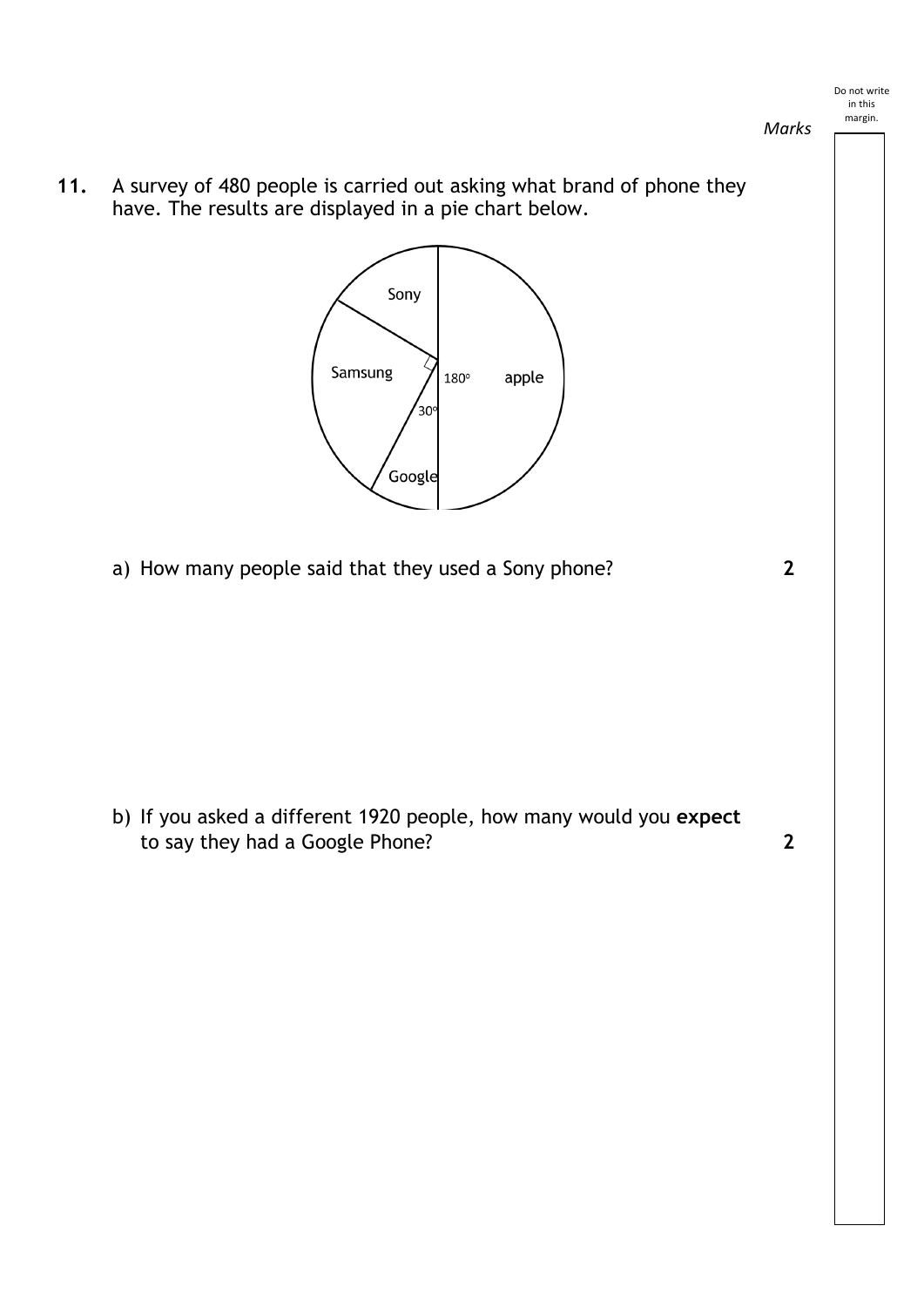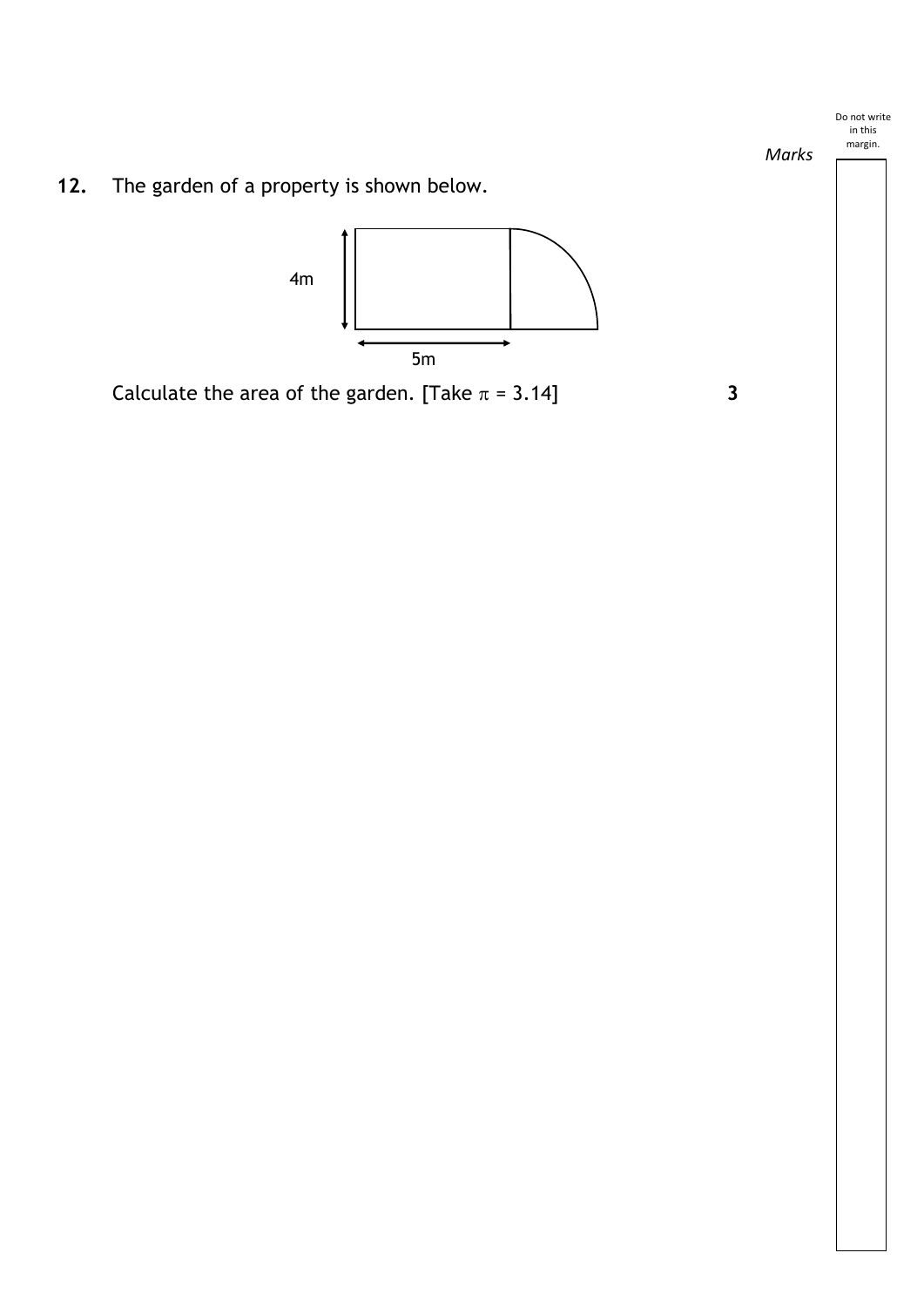### *Marks*

**13.** When classifying mountain bike trails, the gradient of the steepest section is taken into account.

| Colour grade          | Maximum        |
|-----------------------|----------------|
|                       | gradient       |
| Green (Easy)          | 1<br>10        |
| Blue                  | 3              |
| (Intermediate)        | 20             |
| Red                   | 1              |
| (Advanced)            | $\overline{4}$ |
| <b>Black (Severe)</b> | 1              |
|                       | $\overline{2}$ |

A new trail is built, the steepest section is shown below



Can this be classified as a blue trail? Use your working to justify your answer **3** and the same state of  $\mathbf{3}$